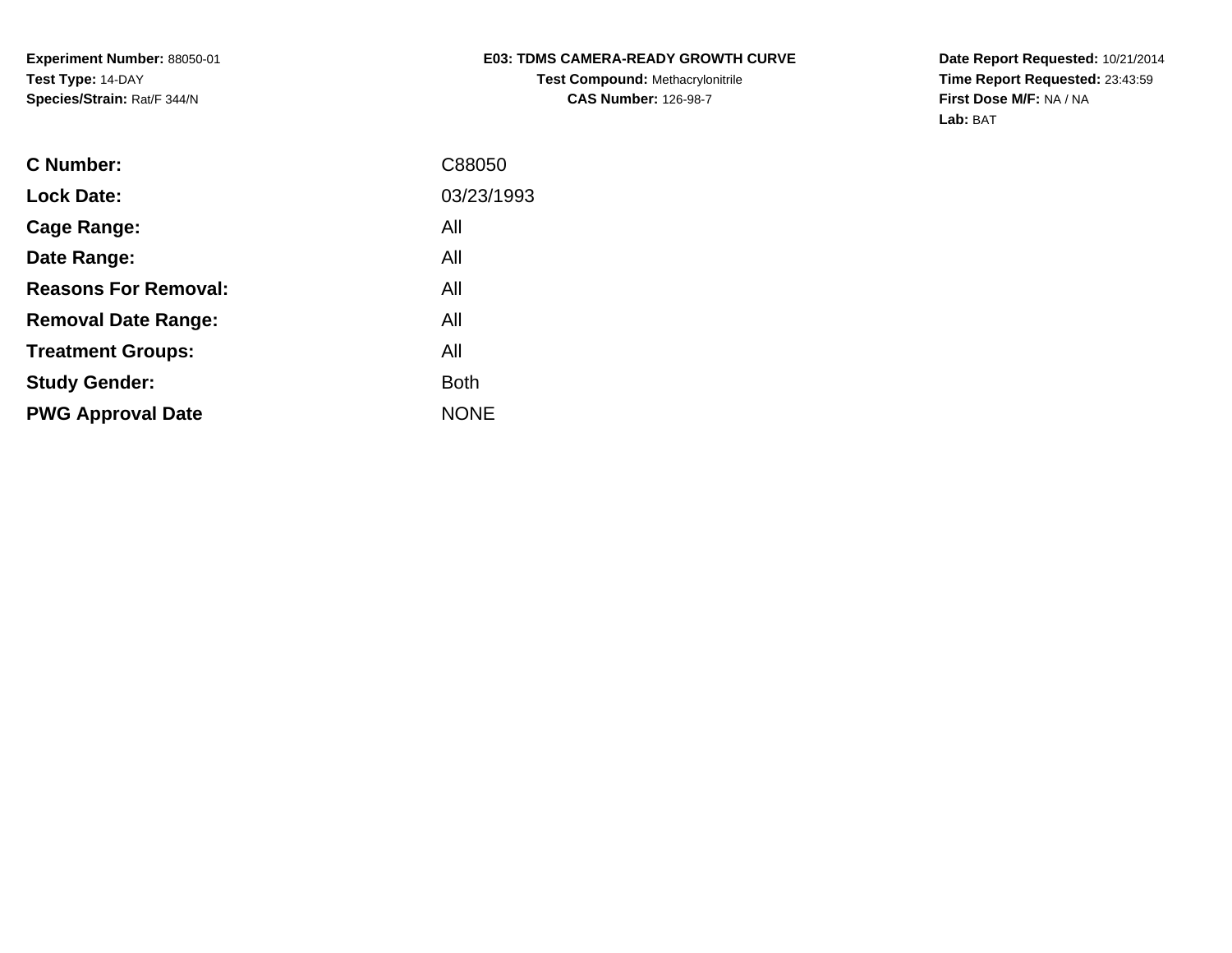#### **E03: TDMS CAMERA-READY GROWTH CURVE**

**Test Compound:** Methacrylonitrile**CAS Number:** 126-98-7

**Date Report Requested:** 10/21/2014**Time Report Requested:** 23:43:59**First Dose M/F:** NA / NA**Lab:** BAT

# **MALE**

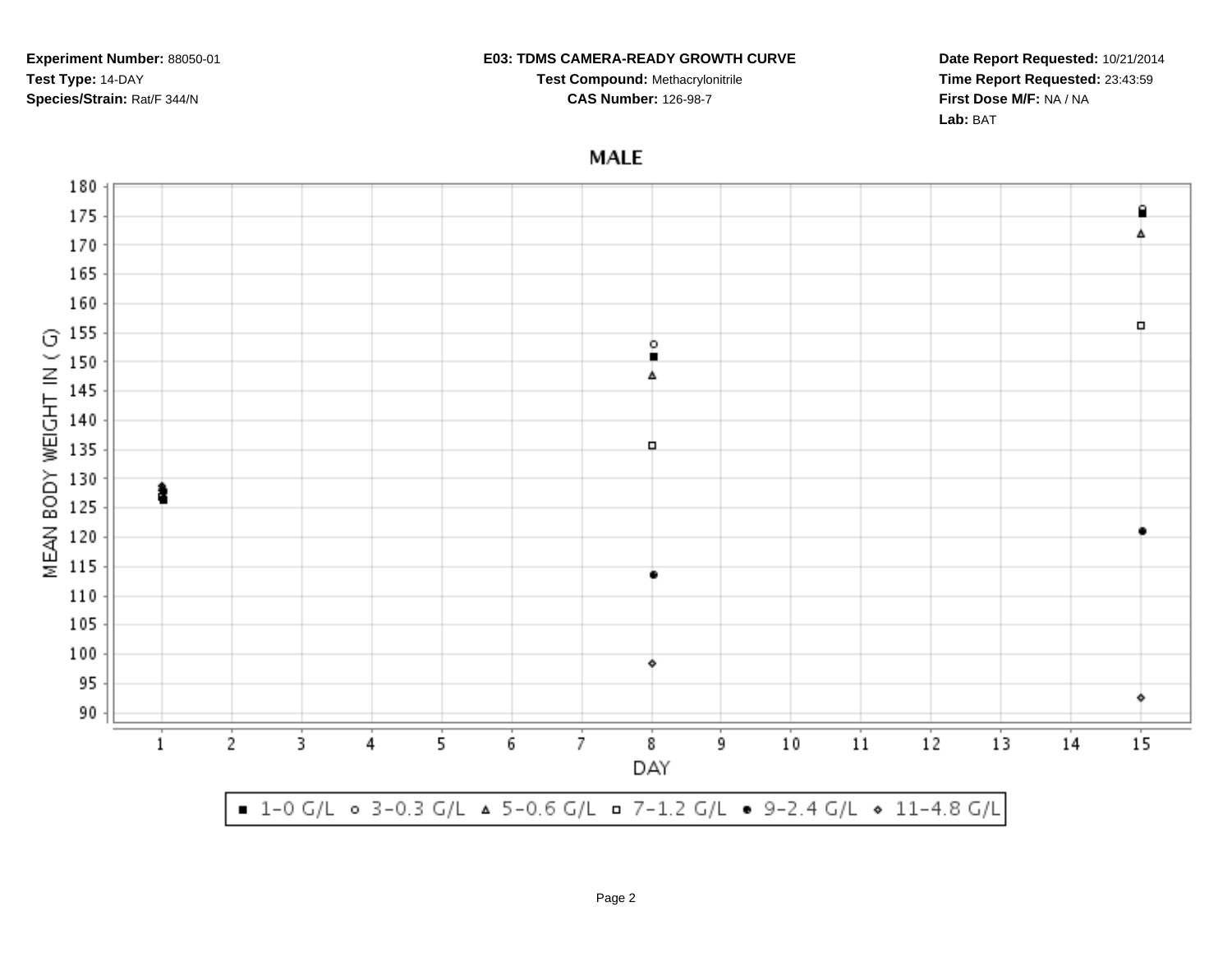### **E03: TDMS CAMERA-READY GROWTH CURVE**

**Test Compound:** Methacrylonitrile**CAS Number:** 126-98-7

\*\*\*END OF MALE DATA\*\*\*

**Date Report Requested:** 10/21/2014 **Time Report Requested:** 23:43:59**First Dose M/F:** NA / NA**Lab:** BAT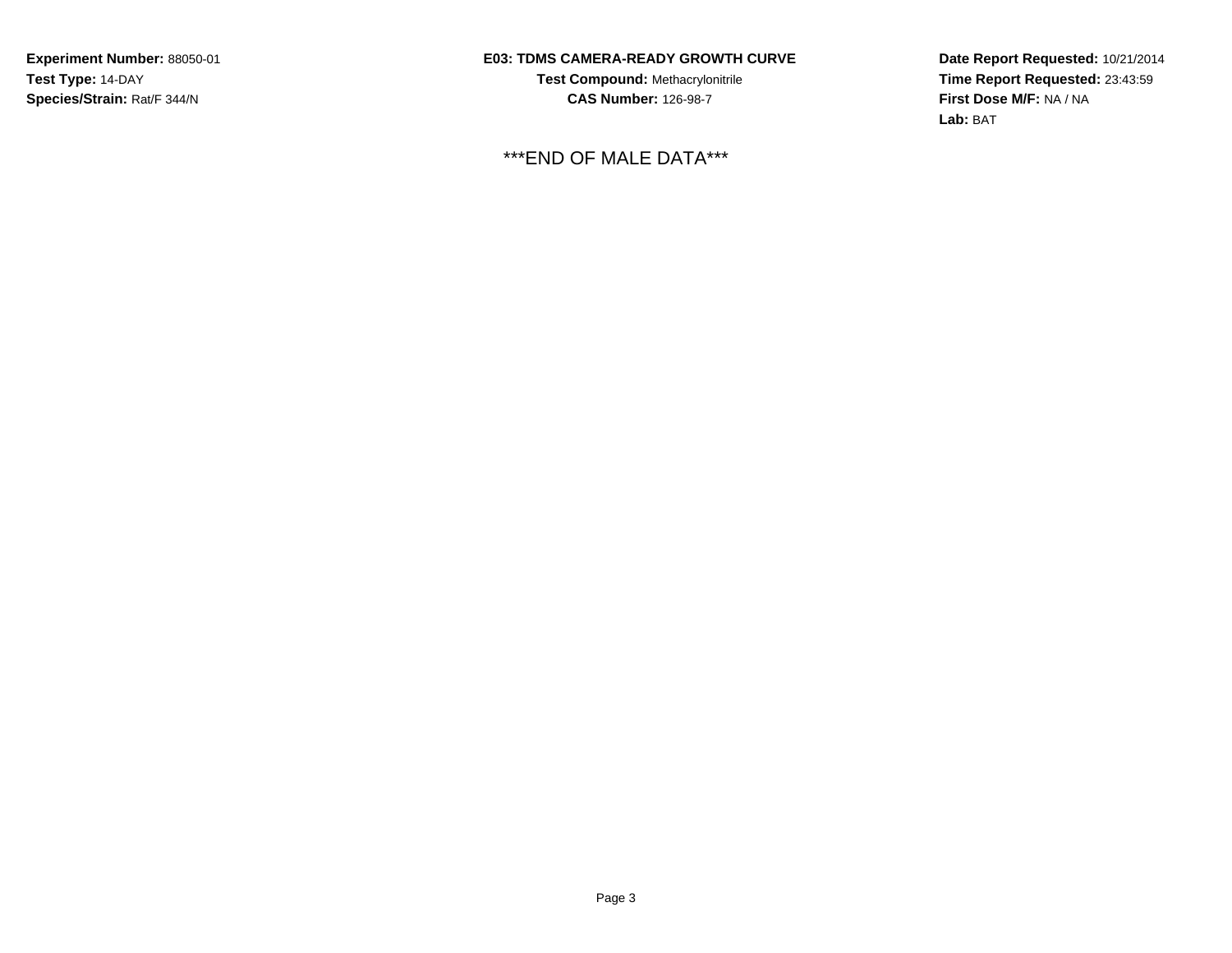#### **E03: TDMS CAMERA-READY GROWTH CURVE**

**Test Compound:** Methacrylonitrile**CAS Number:** 126-98-7

**Date Report Requested:** 10/21/2014**Time Report Requested:** 23:43:59**First Dose M/F:** NA / NA**Lab:** BAT

## **FEMALE**